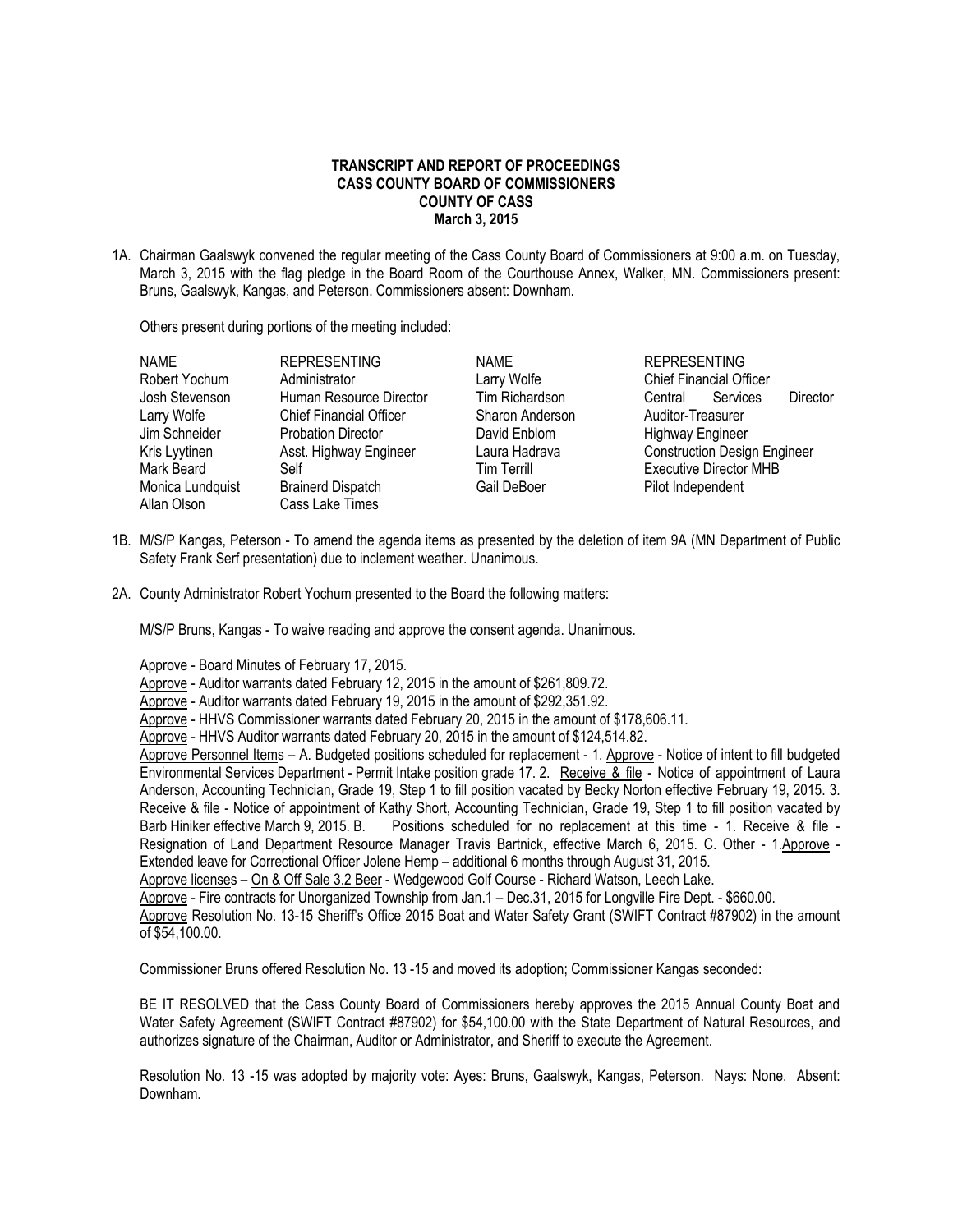Receive & file - Notice from PRASD MN Public Facilities Authority Loan Repayment in the amount of \$41,668.38. Approve - Capital project payments: Bolton & Menk, Inc. – (Inv.#0174795)(Crtse. back parking lot) - \$195.00. Receive & file - Cass County SWCD Invoices #9 &10 to provide professional services for Aquatic Invasive Species (AIS) prevention - \$24,756.78. Authorize - Sheriff to execute Law Enforcement Agreement-US Forest Service/Chippewa Nat'l Forest May 1, 2015 through September 30, 2015 in the amount of \$9, 750.00. Receive & file - HHVS Cash Account Balance Comparison and Child Service Costs through January 2015. Approve - 2015 OHV Grant for Soo Line ATV Trail and the Emily-Outing Trail ATV Trail (SWIFT#30-70849/88864). Receive & file - Rural Minnesota CEP, Inc. Annual Report year ending June 30, 2014. Approve - Appointments of Commissioners Bruns and Gaalswyk to the National Joint Powers Alliance term ending December 31, 2015. Receive & file - Timber auction results of February 26, 2015 totaling 1,766.00 cords plus 7.80mbf saw timber totaling \$44,427.00.

3A. Human Resource (HR) Director Josh Stevenson presented a 2014–2015 status report. The report documented current workforce demographics, human resource administration, classification/compensation, succession planning, safety training, insurance, and bargaining unit labor relations. After interviewing all department heads Mr. Stevenson concluded that current HR practices by department heads under the direction of the County Administrator has resulted in strong relationships between department heads, employees, and union business agents. HR Director Stevenson also suggested related action items.

M/S/P Kangas, Bruns – To receive and file the report and approve the recommendations from the Human Resource Director: to implement a succession plan for the positions of Payroll Benefits Coordinator, and Chief Financial Officer; to document existing department protocols for hiring, leave, and workers compensation, to organize a County Safety Committee, and to provide labor unit level training regarding our employee benefits including the results of the health insurance plan study currently underway. Unanimous.

4A. Chief Financial Officer Larry Wolfe presented the FY2014 Chippewa National Forest 25% fund payment in the amount of \$286,027.05. Mr. Wolfe explained that the Secure Rural Schools (SRS) program expired on September 30, 2014, and was not reauthorized by Congress, therefore 1908 Act, as amended, requiring 25% payment will govern the distribution of payments to states. Distributions by the County include the Cass County Highway Department (\$143,013.52) and schools that are on the Chippewa National Forest ISD#113 (\$19,408.37), ISD#115 (\$49,589.94), ISD#118 (\$70,565.73), and ISD#317 (\$3,449.49).

M/S/P Peterson, Bruns – To receive and file the FY2014 Chippewa National Forest 25% fund distribution report in the amount of \$286,027.05. Unanimous.

5A. Central Services Director Tim Richardson reported that fire alarm system replacement engineering services authorized by Board action of December 16, 2014 are now complete. The project proposal, specifications, and bid documents prepared by EDI cover possible replacement to existing systems in the Law Enforcement Center, Courthouse, Courthouse annex and the adjacent Health, Human, and Veteran Services building. Proposals will be opened on Tuesday, March 31<sup>st</sup> with an estimated the cost at \$85,000 based on old information.

M/S/P Kangas, Bruns – To approve published advertisement seeking proposals for replacement of fire controls and alarms in the Law Enforcement Center, Courthouse, Courthouse annex and the adjacent Health, Human, and Veteran Services building. Unanimous.

6A. Auditor-Treasurer Sharon Anderson presented the final draft newsletter to go out with in the 2015 tax statements.

M/S/P Peterson, Bruns – To approve the final draft as presented of the 2015 Cass County Newsletter that will go out in the March 2015 tax statements. Unanimous.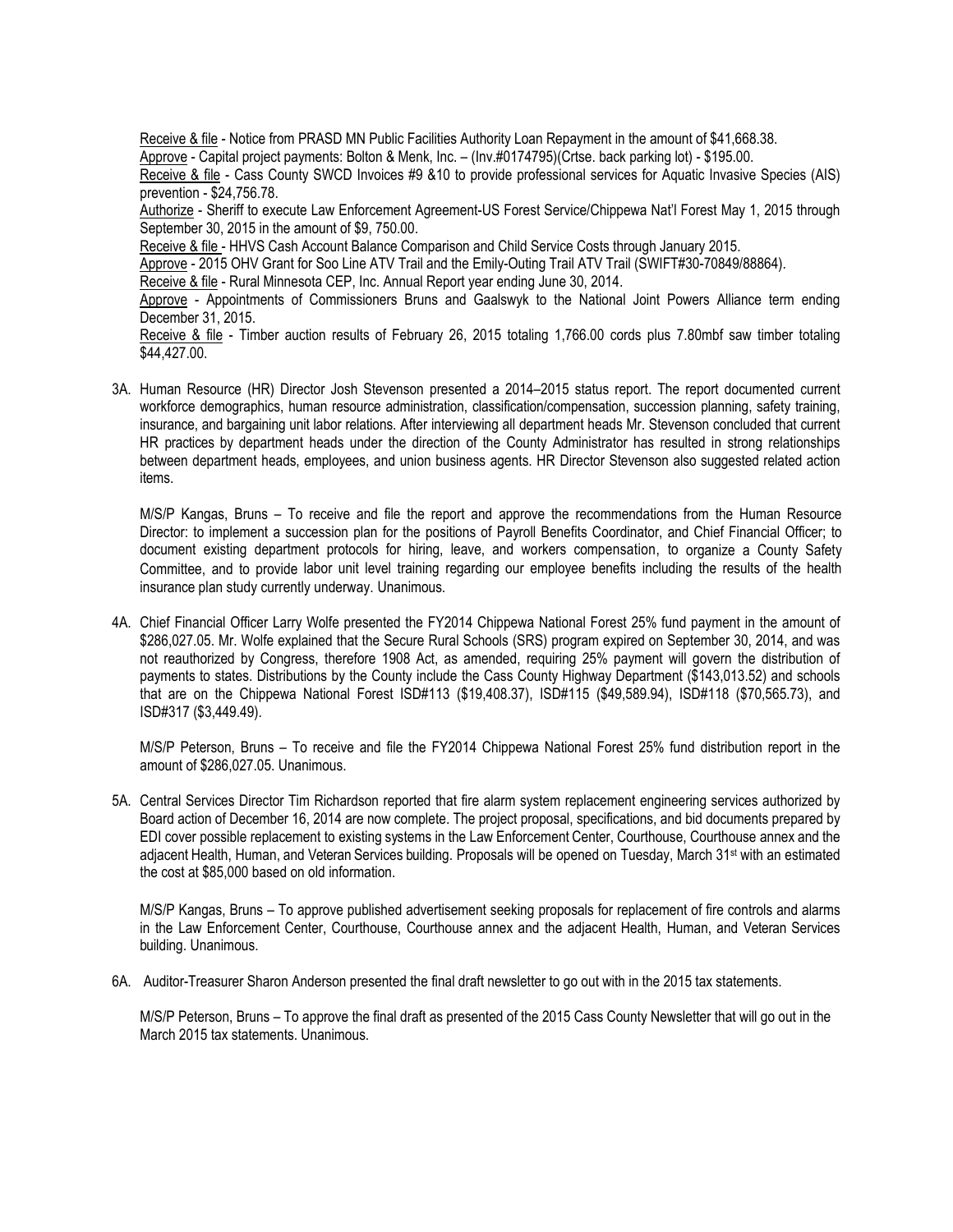6B. Ms. Anderson summarized discussions at the Ad-Hoc Election Equipment Committee meeting of January 14, 2015. The committee is charged with studying needs and options for the replacement of current ballot tabulators in preparation for the 2016 statewide elections. Ms. Anderson reported that the current fleet of election equipment was purchased in 2006, and the hardware, firmware, and software technology of the current equipment is nearing obsolescence. Issues with software updates in 2014 caused the need to look at replacement in the near future. When Minnesota adopts early voting, the current equipment will not meet requirements. Election Systems & Software demonstrated DS200 tabulator, and ExpressVote (replacement for the AutoMark in the future) for the committee. The committee agreed that some cities and townships should examine their voting method given that the purchase will be solely funded from property tax dollars with no federal or state grants available at this time. The group identified and agreed to recommend the discussion of the following options with cities and townships: 1.) small precincts should consider switching to mail balloting, combining with another precinct, or budget for purchasing the equipment on their own, which could still be housed and maintained by Cass County, and 2.) to be eligible to use equipment purchased by Cass County, the electrical system of the polling place facility must be modern and up to date, the polling place needs to be vermin and insect proof for safe, reliable use, and storage of the machines between the primary and general elections, the precinct needs to accept the responsibility of heating the polling place to the recommended minimum temperature of 55 degrees if the equipment is stored there between elections, and the precinct needs to be able to consistently recruit a sufficient number of election judges and alternates.

M/S/P Kangas, Bruns – To approve for discussion equipment replacement guidelines at the annual Township meeting in March, 2015. Unanimous.

- 7A. Executive Director of the Mississippi Headwaters Board Tim Terrill presented an update including the history, benefits, and vision of the Joint Powers Board representing the counties of Aitkin, Beltrami, Cass, Clearwater, Crow Wing, Hubbard, Itasca, and Morrison. Present strategies to measure success include prioritizing parcels of land in the Mississippi river corridor that will provide access to adjacent public land, and to utilize existing programs to develop a protected natural infrastructure that the public will benefit from. Mr. Terrill discussed the development of stormwater protection plans with communities along the river corridor in compliance with newly established rules set by the environmental Protection Agency. MHB is working with counties in north central region of MN to develop a multi-county AIS campaign. The Board thanked Mr. Terrill for the update.
- 8A. Probation Director Jim Schneider requested Board action to submit a phase 1 planning grant application to the Safety and Justice Challenge Grant program funded by the MacArthur Foundation. The purpose of the grant is to document local criminal justice incarceration trends for the purpose of seeking alternatives that reduce jail use and, at the same time, increase public safety. This is a national competitive selection process focused on local jurisdictions committed to reducing overreliance on jails in their communities. The goal will be to achieve positive public safety and improved social outcomes at lower cost. Mr. Schneider added that 20 jurisdictions will receive a grant up to \$150,000 for May through December 2015 plan development. Beginning in 2016 as many as 10 of the 20 jurisdictions will be selected for a 2nd round of funding – eligible for \$500,000 to \$2,000,000 million annually to support implementation of their plans over two years, with an option to extend if substantial progress is made.

M/S/P Peterson, Bruns – To approve submission of a phase 1 planning grant to the Safety and Justice Challenge Grant program funded by the MacArthur Foundation. Unanimous.

- 9A. MN Department of Public Safety Frank Serf couldn't attend the Board meeting due to the inclement weather and will reschedule to another later date.
- 10A. Highway Engineer David Enblom and Asst. Highway Engineer Kris Lyytinen reported on the Ad-Hoc Highway Capital Plan Committee meeting of February 3, 2015. The committee reviewed the status by site of the shop remodeling projects to date and requested that before initiating additional improvements that the Board revisit alternatives by site including possible replacement. Mr. Lyytinen explained that using the priorities of age, condition, size, and access to public utilities the greatest needs short term would be Cass Lake, then Pine River, then Remer, then Longville, and longer term (10 to 15 years) Hackensack and Pillager. Mr. Enblom added that the current balance in the capital plan is \$735,842 should be sufficient to construct a new building in Cass Lake and proceed with the rehabilitation projects at Hackensack and Pillager shops. Subsequent projects scheduled for future years will require additional funding and may be programmed into the 2015 Capital Plan update. Staff recommended that the County act as general contractor and utilize design and bid proposal services of Lucachick Architects and project inspection services of the present project manager Mark Beard.